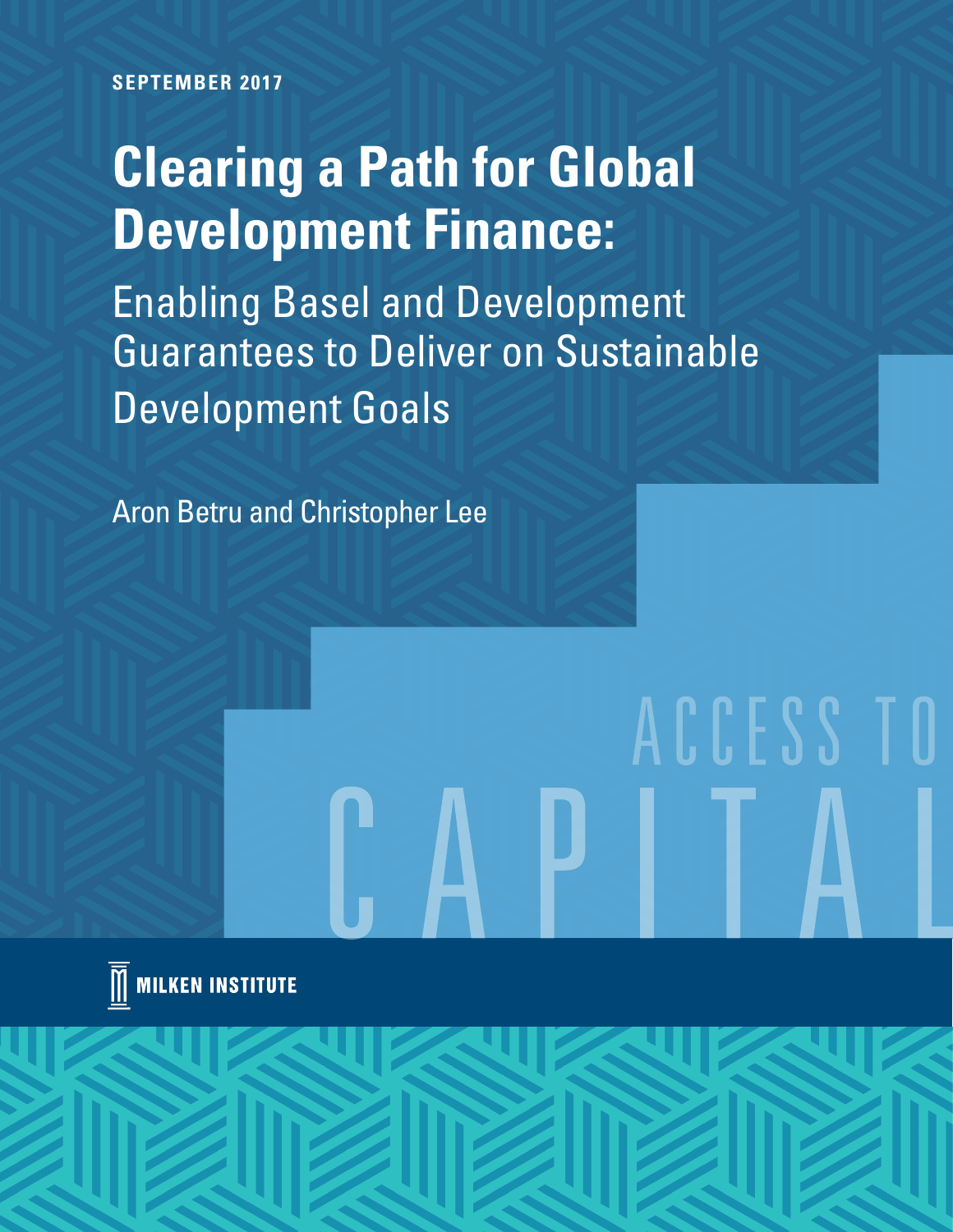## **OVERVIEW**

On August 2, 2017, the Milken Institute Center for Financial Markets (CFM) convened a roundtable to discuss how addressing global financial regulatory issues may foster greater G20 bank investments aligned to the U.N. Sustainable Development Goals (SDGs). In particular, discussions focused on how to improve the use of development guarantees to incentivize blended/innovative financing solutions either through enhanced guarantee structures, or reforms to the regulations and rules that govern them. The session identified three key takeaways:

**1.** Development organizations must understand and align the roles of local and international capital;

**2.** Guarantees offer promising opportunities, but must recognize and reshape banks' market incentives and operational constraints to spur increased SDG-aligned investment;

**3.** Data and appropriate risk management must drive any proposed global financial regulatory reforms.

Although this initial paper includes direct opinions culled from all discussants (G20 banks, bilateral and multilateral guarantors, development finance institutions and Basel experts) it does not contain directly attributable content.

Based on feedback to this summary, a set of comprehensive considerations will be prepared and shared with the Blended Finance Task Force, a group established by the Business & Sustainable Development Commission to deliver recommendations for financing the SDGs at Davos in January 2018. Additionally, CFM will circulate these recommendations to other working groups that are informing the Bank of International Settlements (BIS), the Financial Stability Board (FSB), and the G20 regarding the unintended consequences of financial regulations on developing and emerging markets.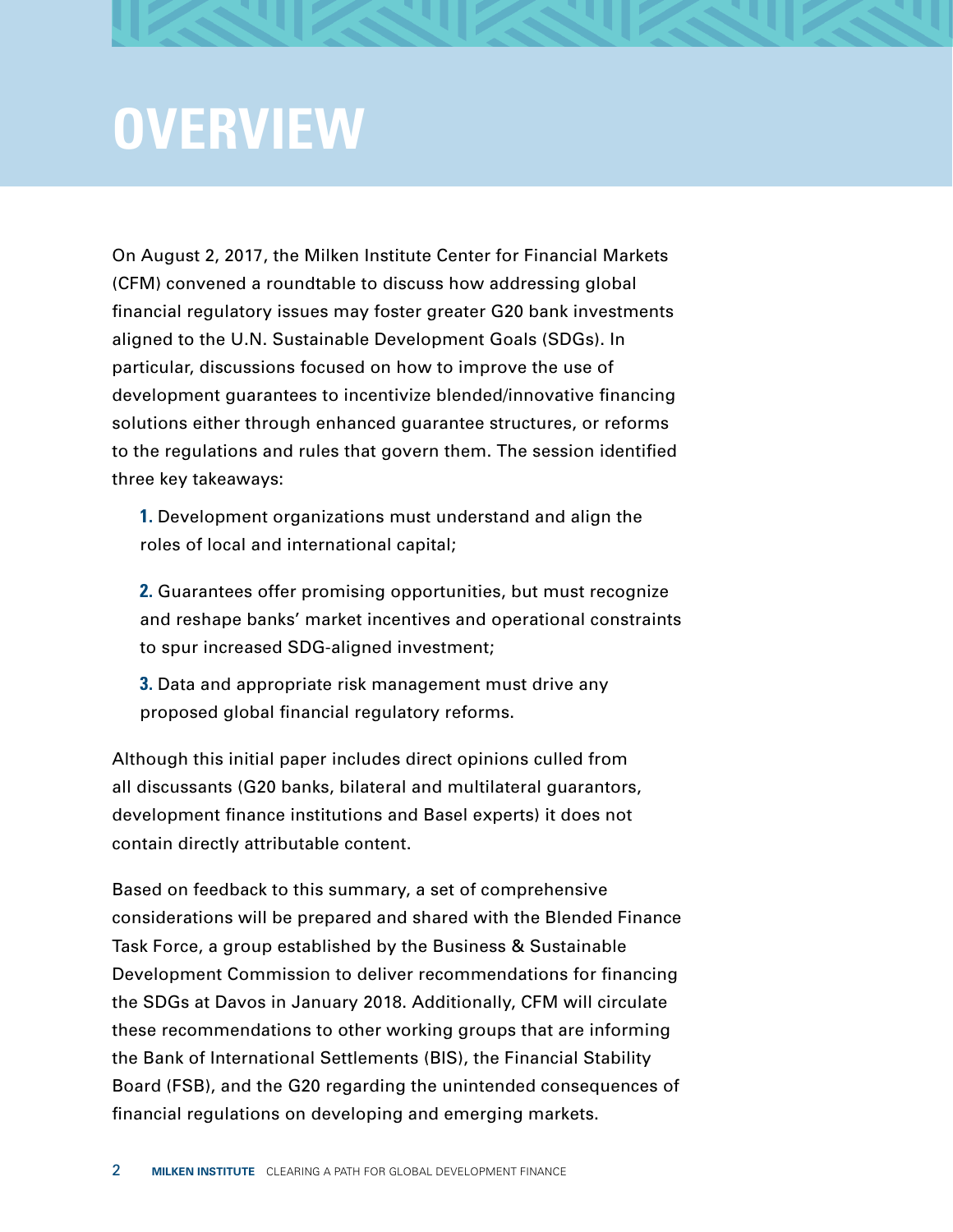

## **BACKGROUND CONTEXT**

Through the SDGs, global stakeholders have converged on an ambitious set of objectives to end poverty, protect the planet, and engender prosperity for all. Current estimates suggest an annual need for \$2.5 trillion in new investments, over and above current commitments. The top 600 international banks held approximately \$4.2 trillion more in capital than required by Basel guidelines at the end of 2016. There is considerable merit to incentivizing global financial institutions to become more active partners in financing SDG-aligned investments. To allay the risk of investing in developing countries, the bilateral and multilateral donor and DFI communities have been providing credit enhancement tools (i.e., development focused guarantees) in a limited way. For example, analysis of multilateral institutions indicates that guarantees represent approximately only 5% of their commitments but generate approximately 45% of their private-sector mobilization.1

Many of the factors limiting the utilization of these tools stem from the misalignment of the global regulatory architecture for financial institutions and the incentives underpinning development organizations. In particular,

#### **development guarantees do not always closely align with the policies and regulations that govern financial institutions, such as obligations prescribed by the Basel accords. Unless corrected, our ability to achieve the SDGs may be limited.**

With this challenge in mind, CFM convened expert stakeholders to discuss how global financial regulatory issues may inhibit G20 banks from making SDG-related investments and to establish actionable recommendations for addressing these issues through blended/ innovative financing solutions, regulatory reform, or both. It is expected that these recommendations will inform various ongoing processes to improve the development and financial systems.

1 Mobilization data from 2015 DAC survey and commitment data from 2015 annual reports.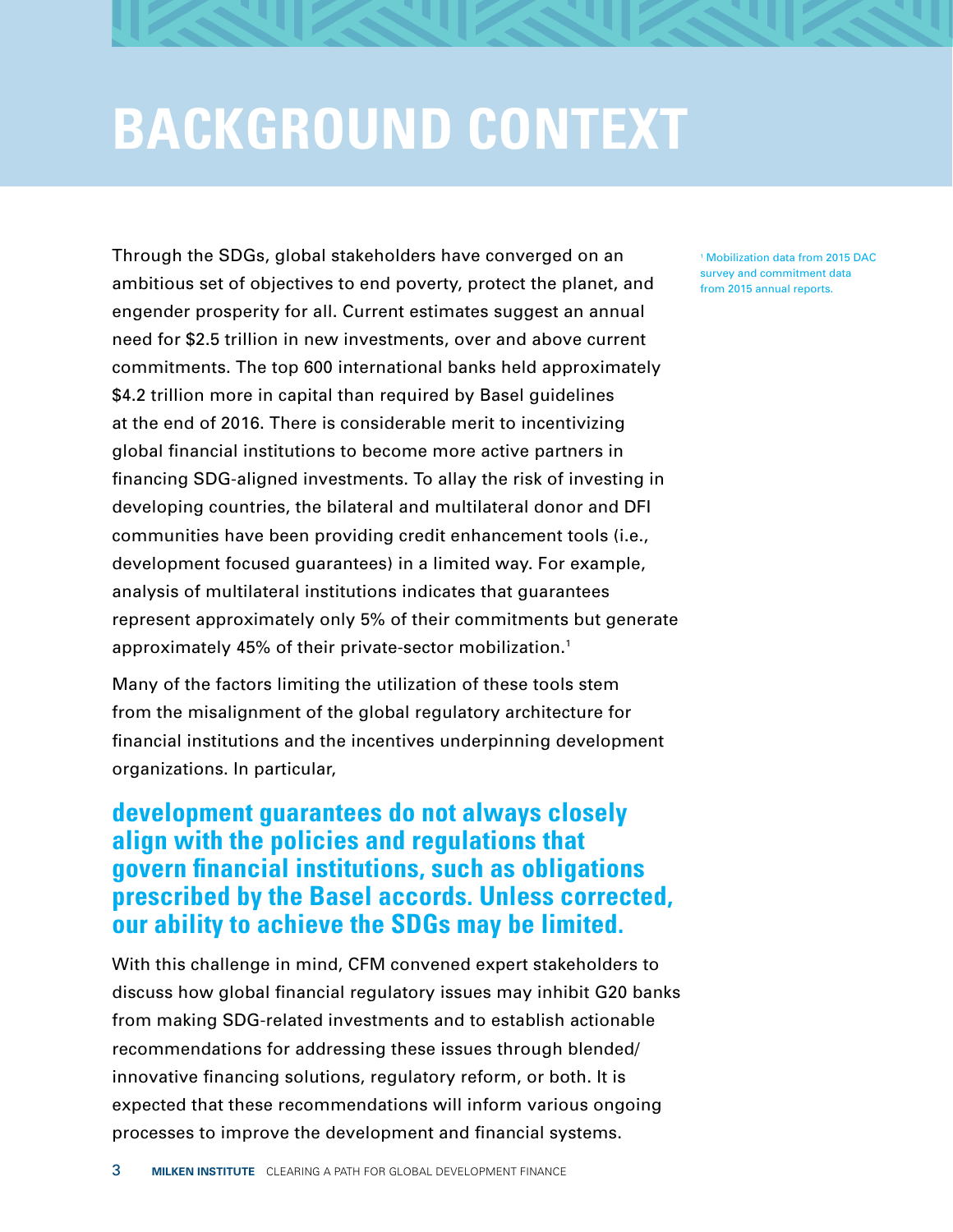#### **1. Development organizations must understand and align the roles of local and international capital.**

While the SDGs are a universal set of objectives, there is not a common set of incentives across development organizations and market participants. Due to their scale and position, G20 banks can play a vital role in a solution, but they do not represent the only piece of the puzzle. An important way to expand funding for the SDGs is to broaden investor participation. Expanding requires an appropriate mix of policies and reforms that recognize and address the priorities and limitations of local capital sources, international capital providers, and development organizations. The roundtable discussed a variety of issues that prevent strong linkages among these actors, as well as strategies that development institutions can employ to bridge the gaps between complementary sources of capital:

**G20 banks have pulled back from developing markets.** Compliance thresholds and regulatory oversight have increased since the 2008 financial crisis. These factors negatively impacted bankers' rationale for operating in developing markets. As such, most G20 banks have pulled back from direct operations in developing markets, either employing a limited correspondent banking model or exiting altogether. Additionally, socially beneficial projects exist in developed markets; because macro certainty and liquidity are lower in developing markets, it is not necessarily justifiable or strategic to pursue socially beneficial projects in these areas.

#### **Local institutions must be the first mover in galvanizing SDG**

**investment.** Although developing market banks and institutional asset managers are insufficiently scaled to fulfill the lofty funding needs of the SDGs, they are the natural first movers in addressing local challenges. Armed with intimate knowledge of the operating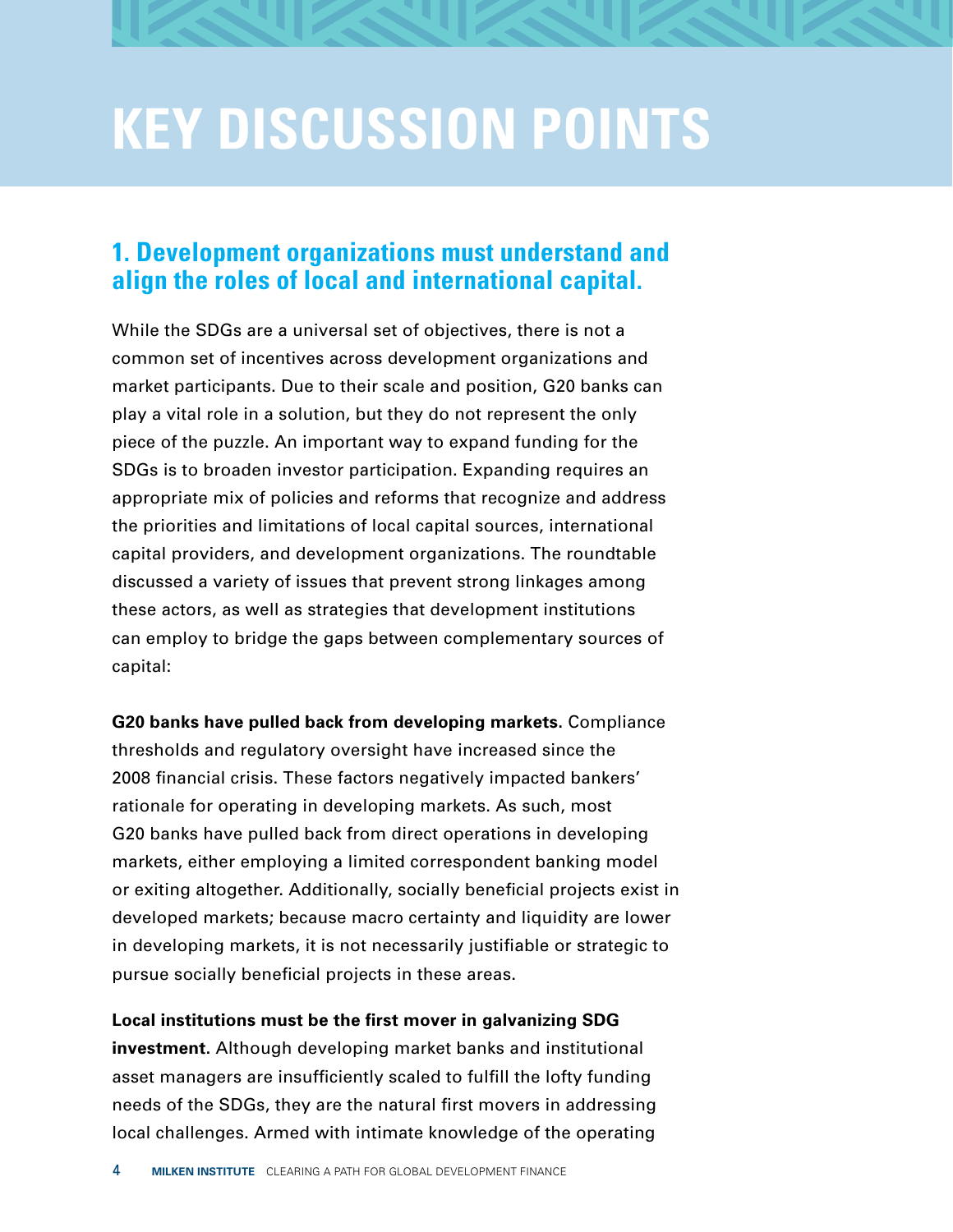environment and without a need to deal with foreign currency and other expensive risks inherent to international finance, their resources can be deployed more nimbly to jump start a solution process. But local institutions are under-investing in the real economy, and instead focusing on government securities. This sends a negative signal about the opportunity set to international institutions that might consider investing in the market.

**Development organization support for local institutions can be a catalyst for progress.** For G20 capital providers to take notice of developing markets, local asset allocation must first demonstrate an unfulfilled opportunity. Unfortunately, there is a vicious cycle occurring in many developing markets that prevent a strong, stable, and scaled private-sector lending opportunity. High yielding government securities eliminate the pressure on local financial institutions to seek out private-sector investments because the return differential does not justify the added risk. Development organizations can address this through various forms of support to local financial institutions. By providing guarantees to local financial institutions, development organizations could help justify the rationale for private-sector lending. Similarly, by purchasing certain long-held troubled assets, development organizations could free up local resources for investing in new private-sector opportunities. Ultimately, while the supply of capital is not the only side of the issue, local institutions must allocate capital to the private-sector at a ratio more in line with developed market levels to signal a need for international capital.

**G20 banks see their role as a channel for international institutional capital.** G20 banks represent only one of several large pools of money in the global financial system. Assets held by institutional investors, such as pension funds and the insurance industry, also dwarf global SDG needs. These industries' appetites for long-term risk is perhaps better suited for development. But the involvement of banks, as primary creators and sellers of financial products, is key to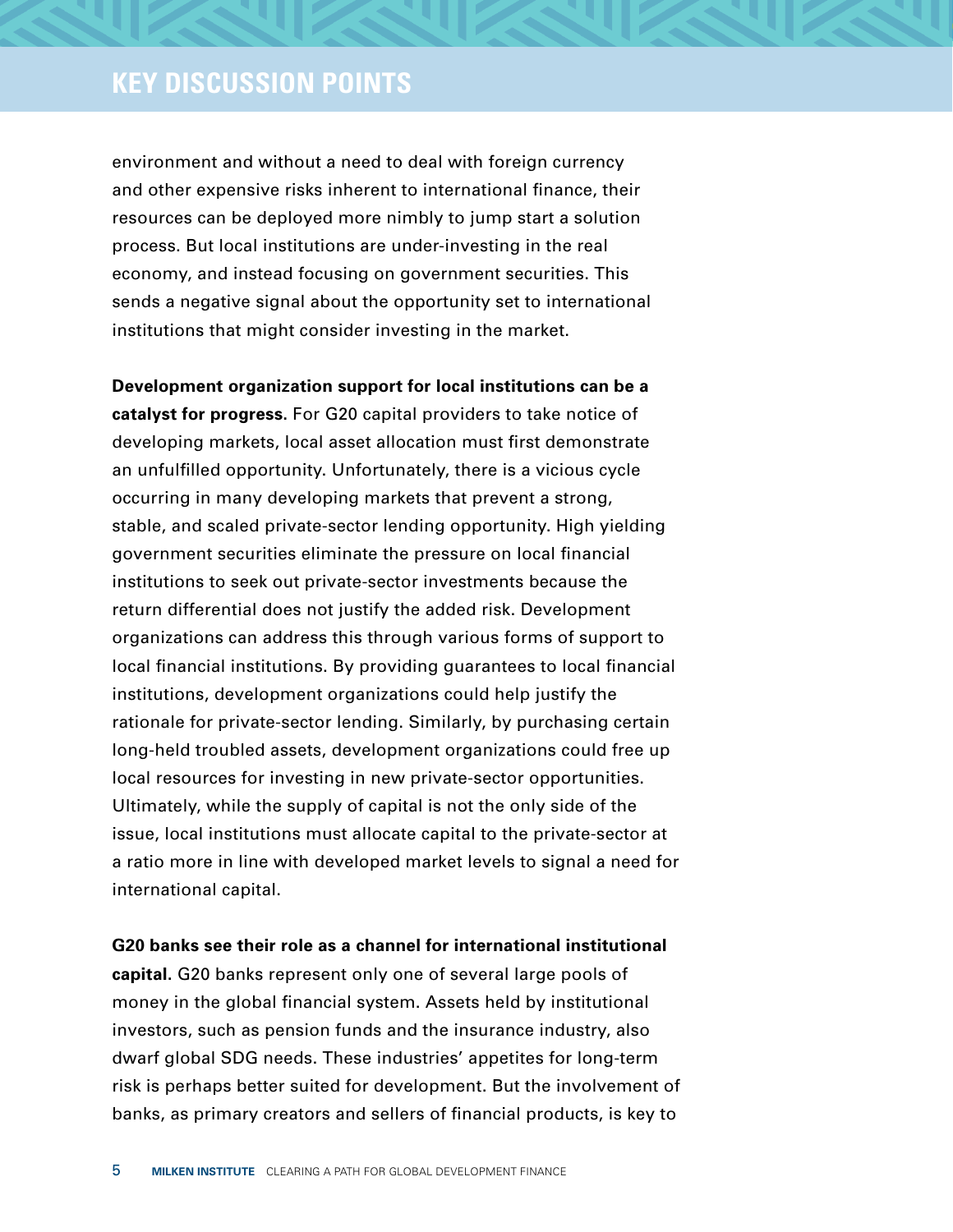unlocking institutional investor resources in support of the SDGs. To prove the merit of developing markets, G20 banks must be convinced that the opportunity satisfies their own balance sheet needs and, of equal importance, that it is saleable to their institutional investor client base. If properly structured, risk mitigation tools provided by development organizations hold the potential to satisfy these two tests.

**Institutional capital also requires risk mitigation.** Although institutional investors typically do not directly answer to the Basel regulatory regime and can commit capital on a longer-term basis than banks, they also require risk mitigation to invest more actively in developing markets. At its core, this is driven by their fiduciary responsibilities. Institutional investors must be able to prove that they exercise careful due diligence and allocate risk to a prudent standard. Regardless of whether investing directly in projects or through products manufactured by banks, independent credit ratings are a critical tool in justifying an investment decision. Given the country ratings and lack of historical data involved in most developing market investment opportunities, development organizations can provide important tools for generating a credit rating that allows international institutional investors to participate.

**Development organizations' theories of change need to be flexible.** 

As the only set of organizations with a direct mission to fulfill the SDGs, it is the role of the development community to incentivize the participation of a wide range of investors that have only indirect interests in the process. Critical to that is a recognition that all institution types have unique regulatory rigidities that make them respond differently to the same incentives. Local capital sources, international banks, and institutional investors each have their limitations when considering a role in funding the SDGs. Therefore, development organizations must be the flexible partner in the equation and create products and approaches that adapt to the risks of the specific organization they are seeking to activate.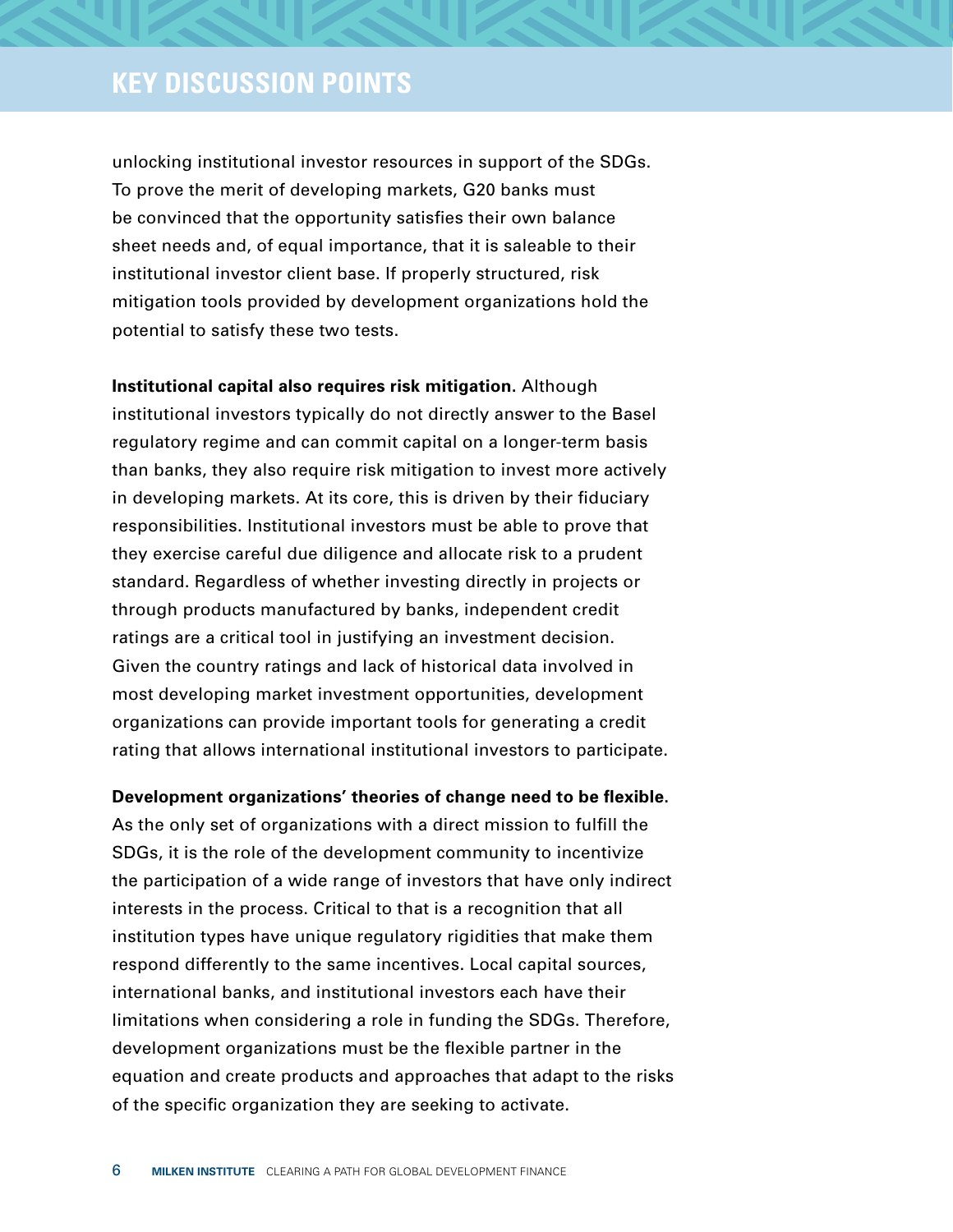**Third party vehicles and platforms can be helpful tools but potentially create permanent distortions.** Given that the full value of guarantees does not count toward Organisation for Economic Co-operation and Development (OECD)<sup>2</sup> pledges in the way that grants do, some bilateral donors have looked to support multilateral organizations or create special purpose vehicles as conduits rather than provide guarantees directly. There are considerable lessons for how to leverage guarantees effectively via the experience of vehicles such as GuarantCo, a guarantee organization backed by many European development institutions. There are also lessons to be learned from instances in which these third parties lived beyond their utility and became entrenched market distortions. Any effort to create or leverage third-party vehicles must be grounded in the cost-benefit tradeoff of near-term results and long-term market distortions.

#### **2. Guarantees offer promising opportunities but must recognize and reshape banks' market incentives and operational constraints to spur increased SDG-aligned investment.**

Guarantees offer an opportunity for development institutions to leverage private capital for development, yet represent only a small piece of their activity. According to a CFM analysis of multilateral institutions, which have prioritized guarantees more than bilateral organizations, more than 45% of their private-sector leverage can be attributed to the 5% of their commitments dedicated to guarantees. Discussants identified several factors that could explain the marginal use of guarantees for catalyzing private bank lending:

**Development institutions primarily are funders.** Development institutions have historically relied on direct funding solutions. Organizations that distribute official development assistance (ODA) are under pressure to meet OECD pledges, and guarantees do not get equal treatment with direct funding. While OECD is working to

2 Participating countries have pledged 0.7% of their Gross National Income to foreign aid.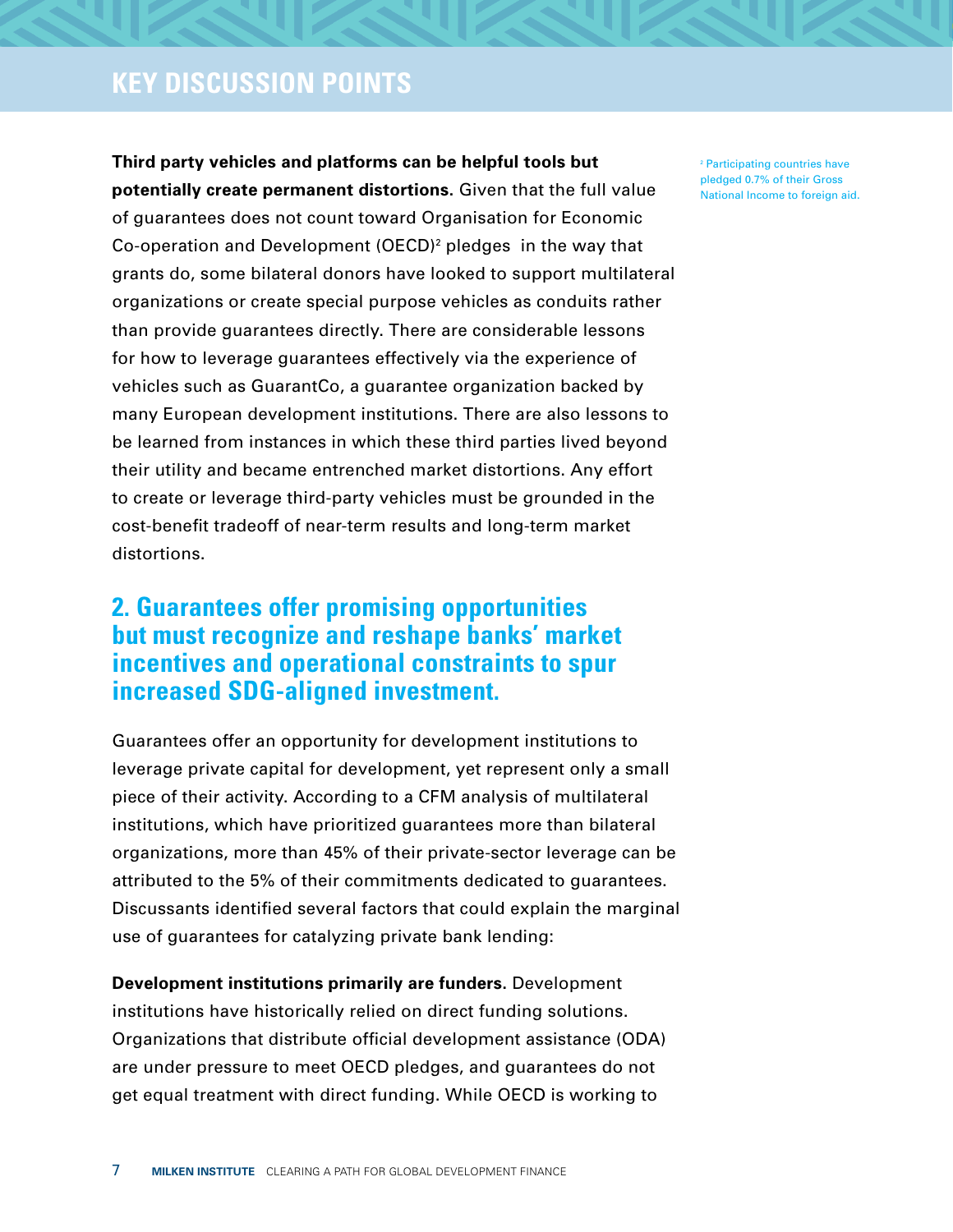correct this accounting asymmetry through the TOSSD initiative<sup>3</sup>, as it stands today, there is more incentive to engage in grants than credit products. Similarly, development finance institutions were initially set up to be lenders and financing products, rather than guarantees or insurance, remains the core of their business.

**Development institutions have limited risk tolerance.** Despite their development mandates, development institutions are not incentivized to take on outsized risk. Aid agencies are not willing to absorb heavy, or even moderate, losses on their credit programs. Reporting poor performance is politically challenging, and also undermines their ultimate mission of proving the commercial merit of developing markets. Development finance institutions have the added burden of needing to be self-sustaining. This burden reinforces the imperative to invest in lower risk opportunities and to focus on higher-return products such as loans and equity investments rather than guarantees.

#### **Guarantees only address certain risks and cover them on a partial**

**basis.** Current guarantee products typically cover only credit or political risks and do so on a partial basis. This raises two issues for banks. First, for business and regulatory reasons, banks aim to isolate fully and transfer risk, so it is not easy to assess the value of a guarantee contract that shares risk instead. Second, it is not only credit and political risks that prevent banks from lending to development projects. Issues like ineffective legal systems and dealing in illiquid currencies are also challenges, and without addressing the full spectrum of risks, guarantees can not necessarily improve loan economics.

**Guarantees need to provide certainty and pay on demand.** For policy and operational reasons, public-sector guarantors are compelled to include provisions that decrease the certainty and speed of claim payments. Examples such as unilateral termination rights<sup>4</sup>, although rarely invoked, prevent banks from gaining the

<sup>3</sup> The Total Official Support for Sustainable Development (TOSSD) initiative aims to increase transparency and monitoring of the development finance landscape by including the use of risk mitigation instruments in development cooperation.

4 Many government guarantors must include the ability to terminate for convenience should their foreign policy priorities or relationship with a particular country change. If invoked, the then outstanding loan balance would be covered, but any future loan drawdowns would not be covered, which impacts the project and the certainty of a lender's revenue stream.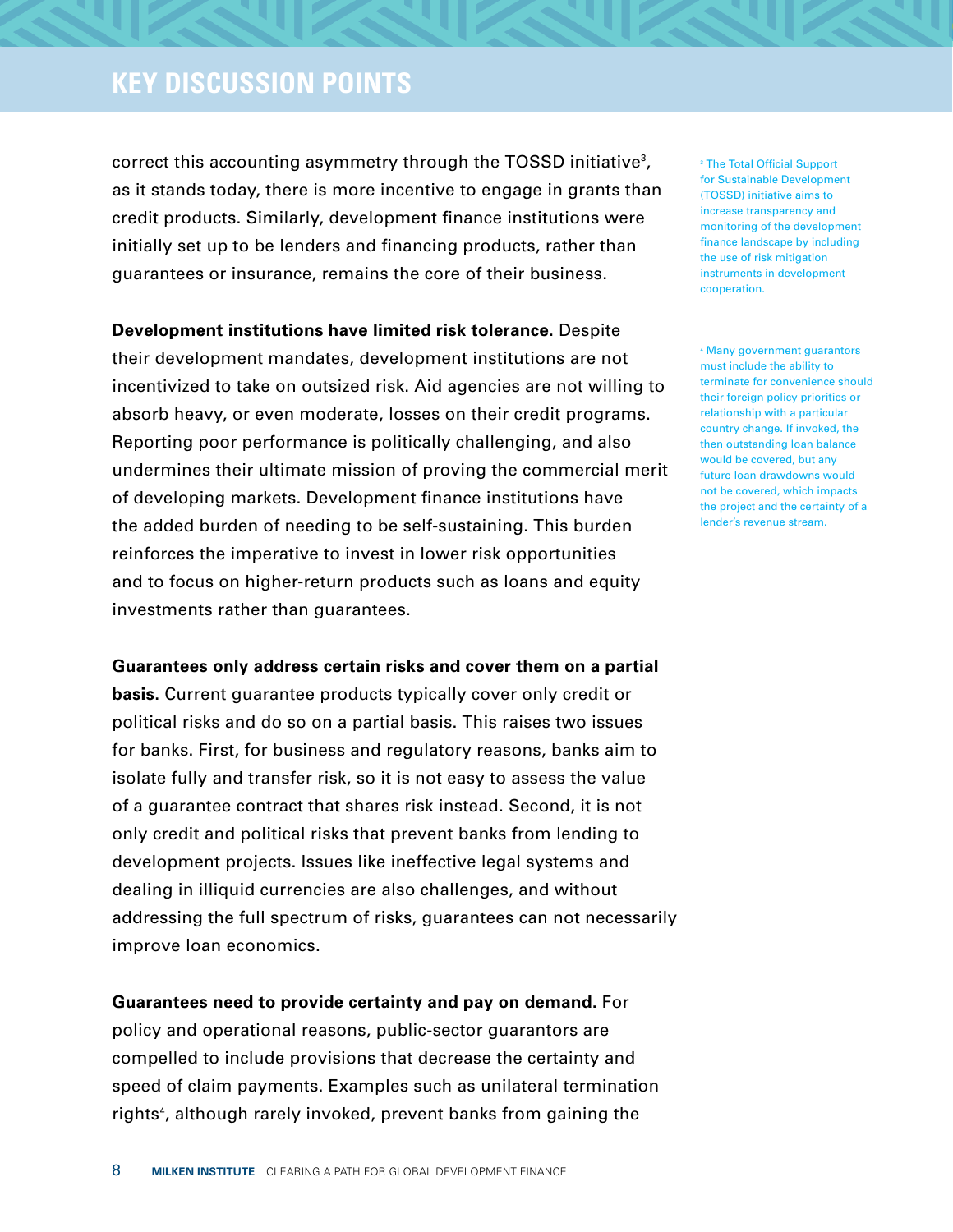level of certainty needed for capital relief from a regulatory perspective. Similarly, rather than paying on demand, or before loan acceleration, many guarantors prefer to pay claims after a bank's collection efforts. A guarantee that requires such collection efforts has implications on a bank's liquidity, and therefore has a negative impact on its financial statements and reduces the attractiveness of the guarantee.

**Guarantees need to allow for seamless exits.** G20 banks typically do not want to hold loans to maturity. This is particularly true for longer tenors, which create asset-liability mismatches for banks with deposit-based funding structures. Although guarantees typically do include assignment and transfer rights, the process usually requires guarantor approval of the potential assignee. Therefore, originating banks cannot easily or quickly sell their exposure, and this directly reduces the attractiveness of guaranteed loans to risk managers and regulators who focus on the illiquidity of the particular asset. Although achieving true tradability of development guarantees is perhaps not feasible in the near term, streamlining their assignment and transfer provisions to provide clean exit mechanisms could be an important step to activating banks and capital markets.

#### **3. Data and appropriate risk management must drive any proposed global financial regulatory reforms.**

The job of financial regulators is to create and enforce rules that ensure the stability of the global financial system. Although financial regulations have intended and unintended consequences outside the financial system, any appeal for changes to mitigate those consequences must be argued for in terms that reinforce effective risk management. Said another way, financial regulators are not tasked with making sure banks alleviate poverty, so if the development community hopes to enlist the support of banks through the use of guarantees, proposed reforms must meet the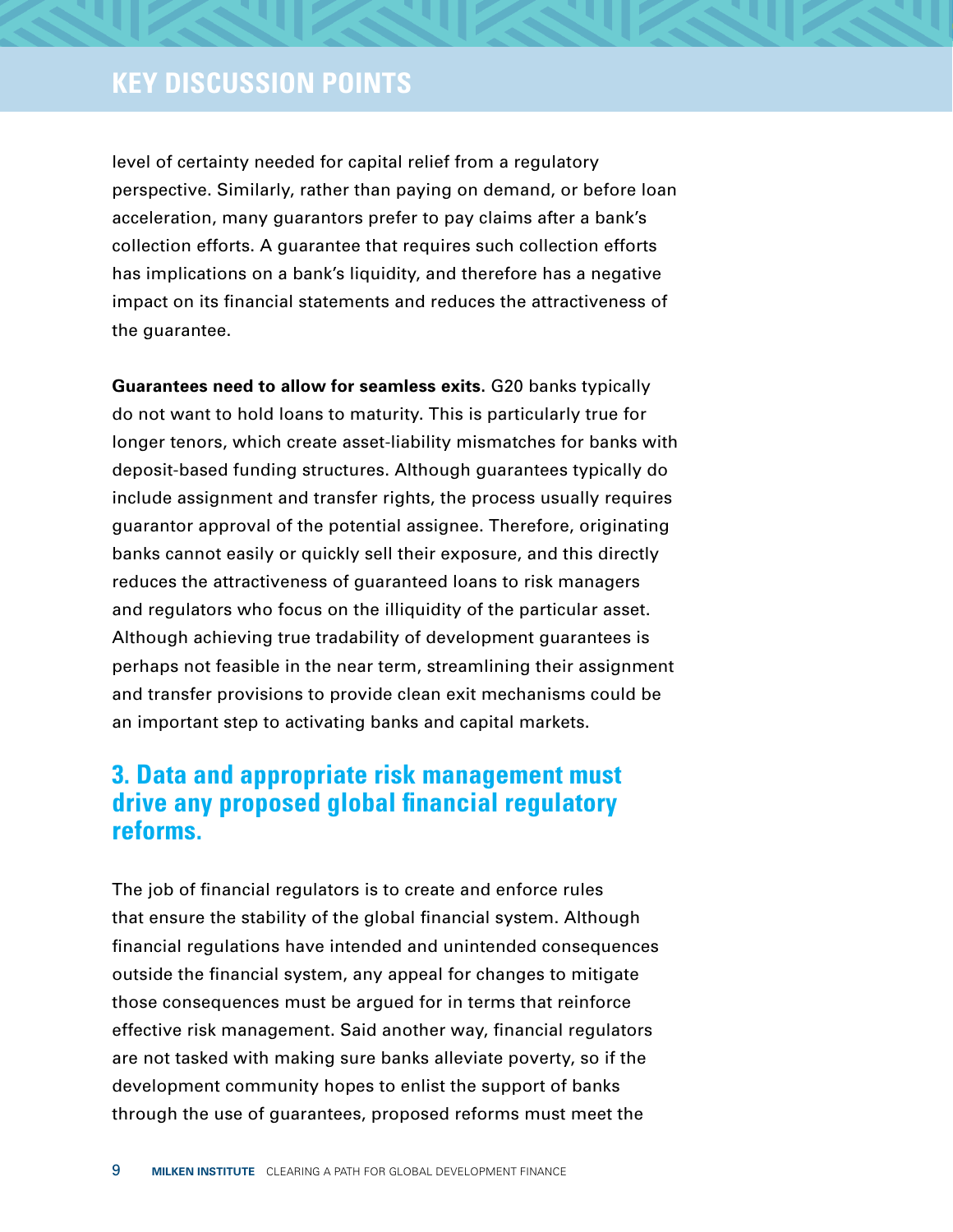primary needs of regulators and not compromise macro stability. Participants discussed several key potential regulatory reforms related to risk weighting and liquidity, as well as the factors that would influence the likelihood of success:

**Developing markets lack data to prove a difference between real and perceived risk.** Financial regulations are designed to identify and quantify risks so they can be better managed. The key to calibrating and managing risk is the supporting data set that shows actual loss experience. Unfortunately, almost by definition, developing markets lack the historical performance data to illustrate that the real risk of lending is different than the risk contemplated by existing rules. Indeed, there is a vicious cycle in which perceived risk limits deal flow, which in turn limits building a more robust data set. Therefore, successful reforms must focus on proving that guarantees provided by development organizations sufficiently transfer whatever risk there may be outside the purview of financial-sector regulators.

**Guarantees may be able to counter the effect that country risk weightings have on developing markets.** Exposures to projects and institutions outside of OECD countries carry increased risk weighting under Basel guidelines. As a result, regardless of the strength of particular project or institution, exposure to a developing country jurisdiction has an immediate and significant disadvantage from a bank's capital perspective. If structured appropriately, guarantees issued by G20 countries could potentially mitigate country risk by transferring risk (rather than sharing) from the lender to the guarantor, and thus eliminate the additional capital charge for developing market jurisdictions.

**Guarantees should seek to address bank liquidity guidelines.** By 2019, when Basel III is completely phased in, banks will be required to hold a stock of high-quality liquid assets (HQLA) that fully covers their next month's projected net cash outflows. Compared to the 60% banks were required to cover until 2016, this increased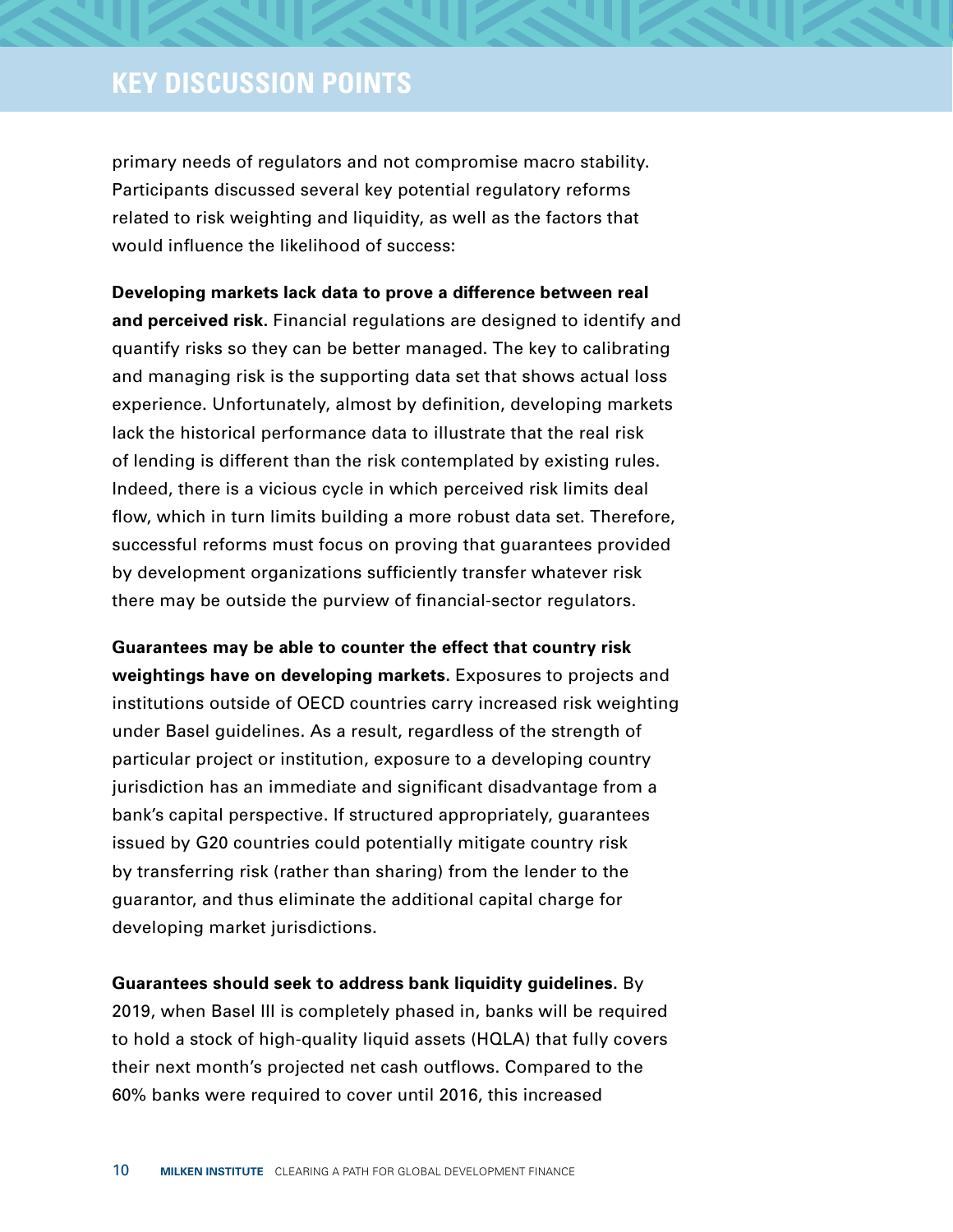requirement will significantly reduce banks' appetite for illiquid exposures. To counteract this effect, guarantees could be structured such that the SDG-exposures they are covering qualify as HQLA, and preferably Level 1 HQLA. Level 1 HQLA generally include cash and central bank reserves, as well as certain marketable securities backed by sovereigns, central banks, or other high credit quality institutions. Although they are provided by G20 governments, development guarantees currently do not qualify for HQLA treatment because they are not sufficiently tradable or transferable. Enhancing guarantee transferability is a policy and operational matter for development organizations that could be rectified.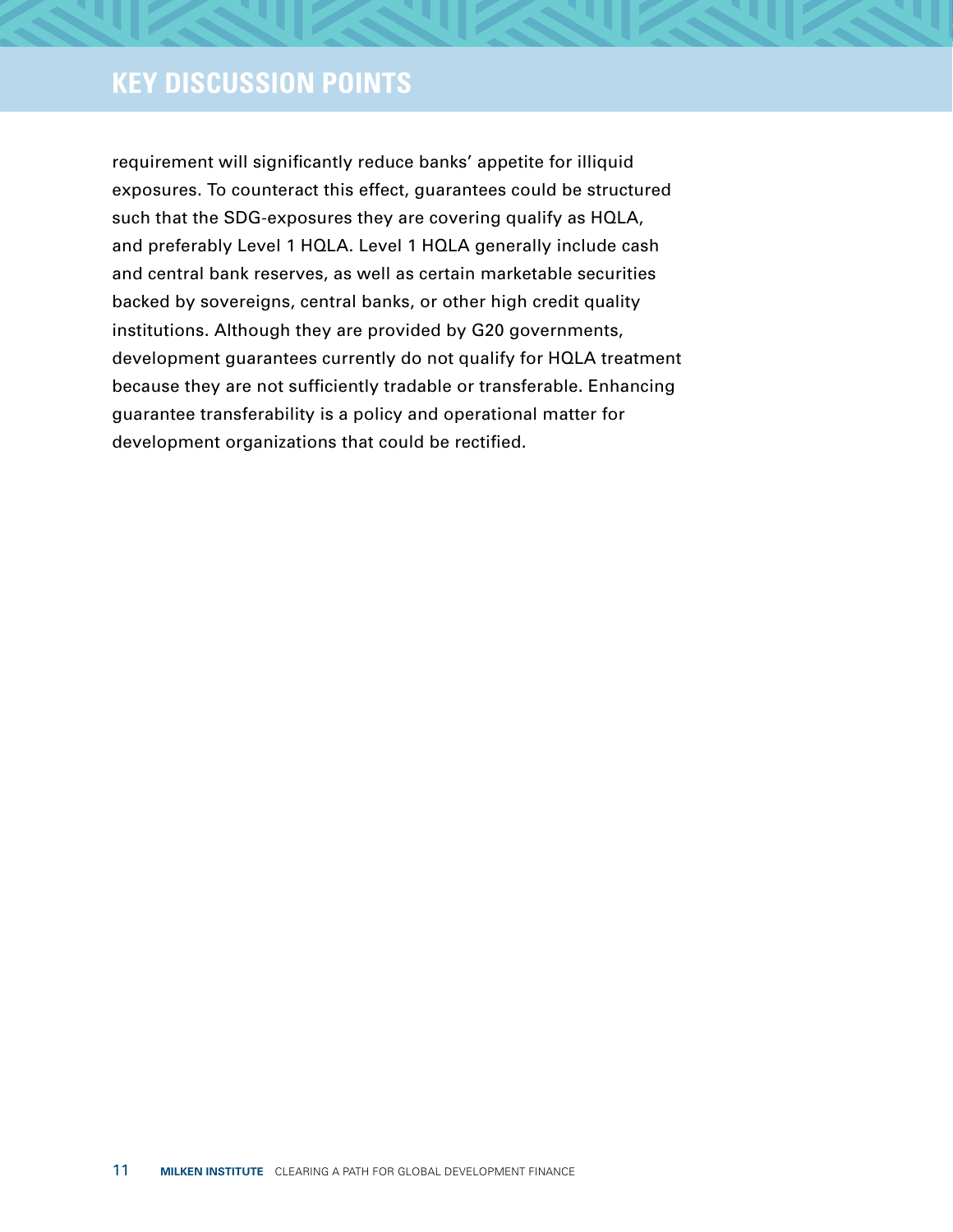

## **CONCLUSION**

The Milken Institute, acting as a neutral arbiter, seeks partners to join the effort to develop pragmatic solutions to address global financial regulatory issues and foster greater G20 bank investments aligned to the SDGs. Of particular importance is fostering ideas on how to improve the use of development guarantees to incentivize blended/ innovative financing solutions, either through enhanced guarantee structures or reforms to the regulations and rules that govern them.

The August 2 roundtable identified justifiably different objectives of the various stakeholders. Development organizations are driven by SDG impact, financial institutions are driven by commercial results and fiduciary responsibilities, and regulators are driven by a mandate to ensure stability in global financial markets. Nonetheless, all elements of the ecosystem are critical, and participants agreed that there are potential areas of collaboration where an increased impact is possible without compromising stability.

These collaborative engagements are timely for potentially influencing not only ongoing Basel III implementation but also the debate on unintended consequences of financial regulation in developing and emerging markets and the upcoming Blended Finance Task Force report expected in January 2018. Now more than ever, third party insights, perspectives, and analysis of unintended consequences can play a vital role in helping to shape the path forward for the BIS, FSB, and other key stakeholders.

To that end, CFM will be building on the insights of roundtable participants and other partners to conduct more robust research aimed at identifying best practices of guarantee structures and achievable regulatory refinements that can improve the ability of all stakeholders to work together to end poverty, protect the planet, and engender prosperity for all.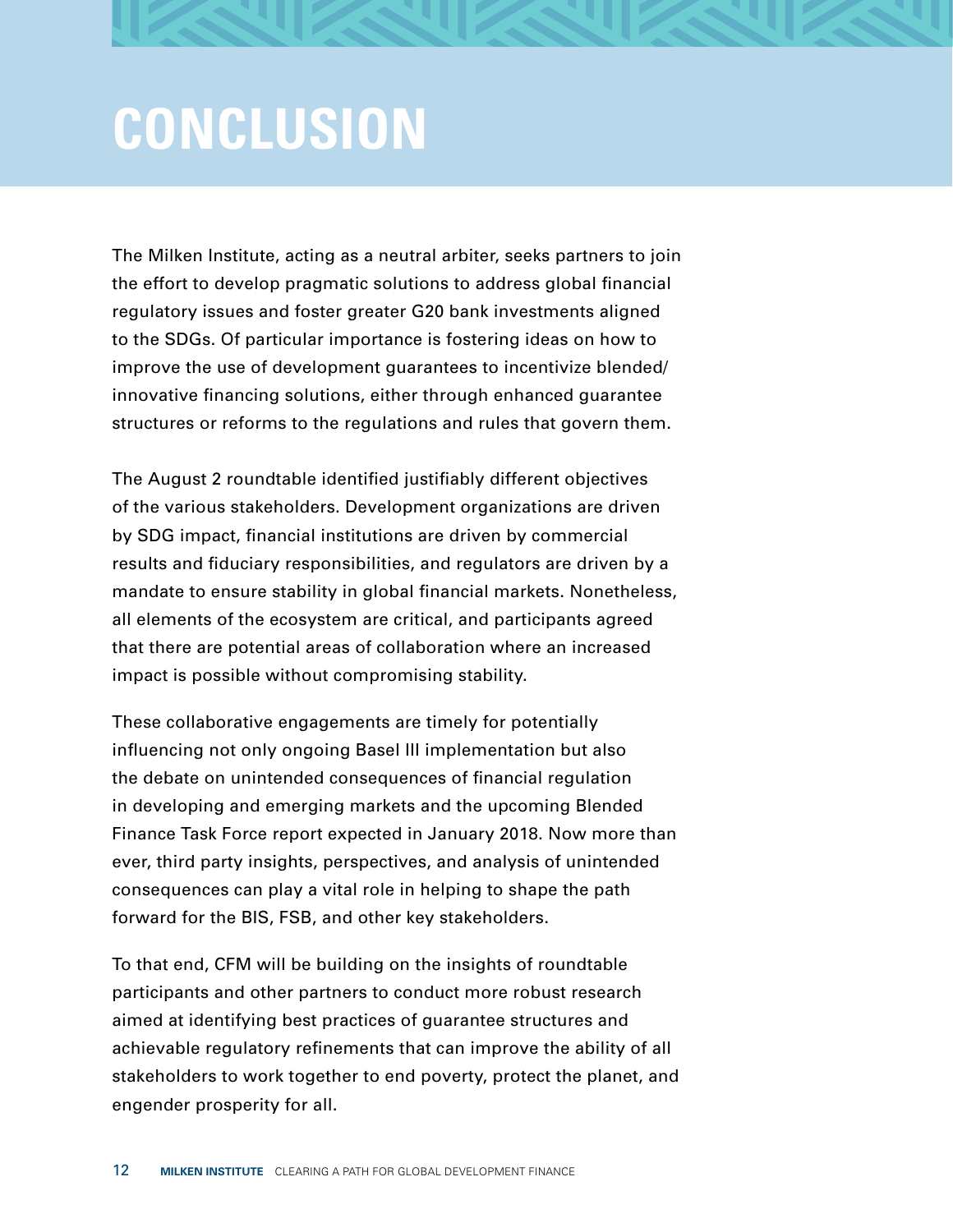

## **ABOUT US**

#### **ACKNOWLEDGMENTS**

The authors would like to thank the roundtable participants for their time and expertise, as well as Staci Warden, William Lee, and Phill Swagel of the Milken Institute for their insights and useful comments.

#### **ABOUT THE AUTHORS**

Aron Betru is managing director at the Center for Financial Markets at the Milken Institute. Betru leads strategic innovative financing initiatives to enhance social impact, both domestically in the U.S. and internationally. Betru's prior experience includes development roles at Financing For Development, UN Foundation, Dalberg Global Development Advisors, and private sector roles at McKinsey & Co. and Goldman Sachs. Betru also serves on the Board of Directors for Calvert and FHI Foundation. He holds an MBA from Columbia University, an MA from Johns Hopkins SAIS, and a BA in Economics and International Studies from Northwestern University.

Christopher Lee is a director at the Milken Institute's Center for Financial Markets, where he leads deal structuring efforts for the center's innovative financing practice. In this role, he identifies and develops new ventures and initiatives of strategic interest to the Institute, its affiliates, as well as its external partners. Over the course of his career Lee has been involved with launching many novel investment structures and has completed transactions valued at approximately \$10 billion across nearly 30 countries and more than 10 sectors. He works at the Institute's Washington office.